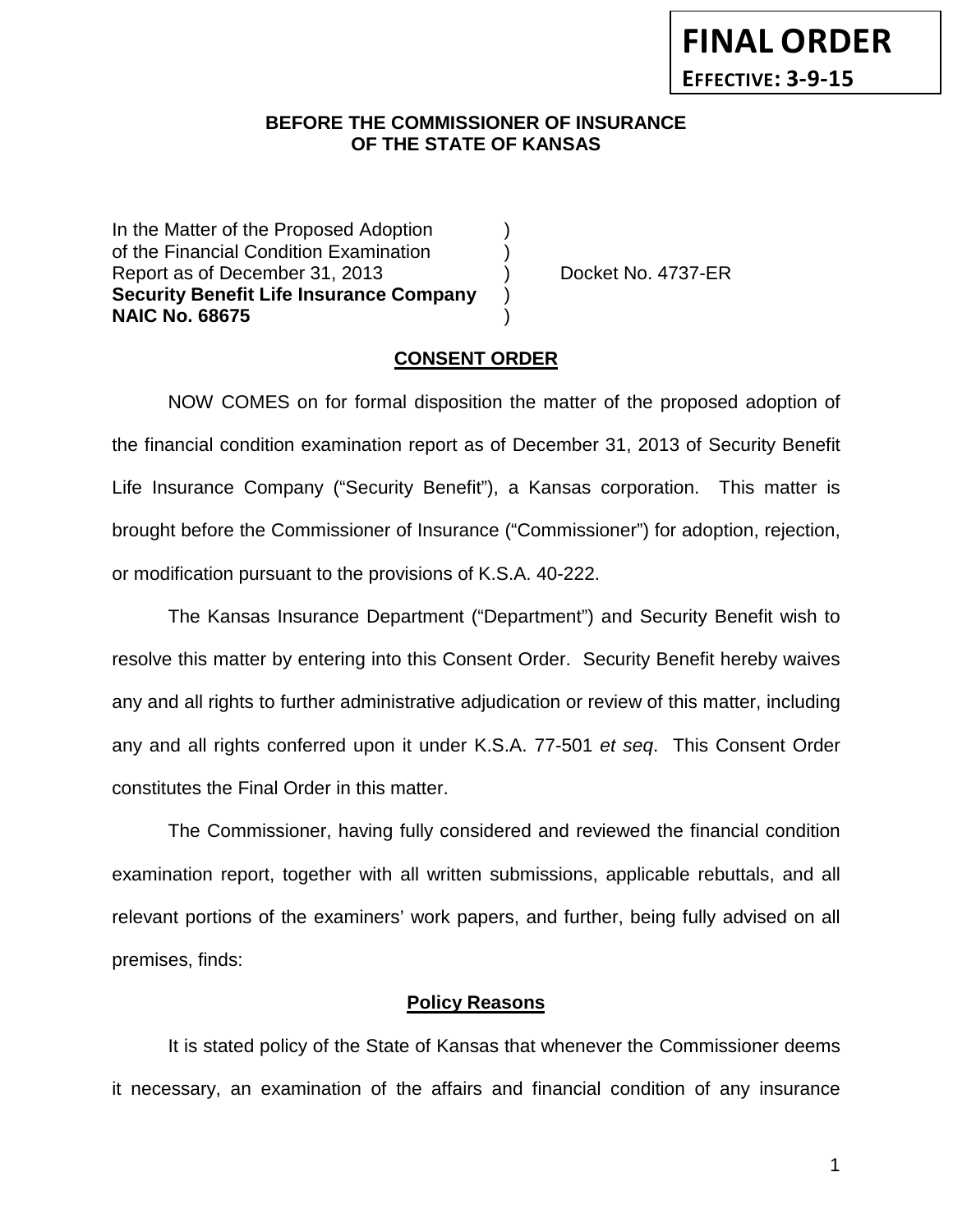company in the process of organization, applying for admission, or doing business in this State can be undertaken. In all cases, such an examination must occur once every five (5) years. Through the examination process, the insurance consuming public will be well served and protected.

#### **Findings of Fact**

1. The Commissioner has jurisdiction over this matter pursuant to K.S.A. 40- 222.

2. An examination of Security Benefit was undertaken by the Department and was completed on December 23, 2014.

3. The examiner-in-charge tendered and filed with the Department a verified written report of the examination within thirty (30) days following completion of the examination, to wit; December 23, 2014.

4. Following receipt of the verified report, the Department transmitted the report to Security Benefit on January 29, 2015, with a duly executed notice advising the company of its opportunity to prepare and submit to the Department a written submission or rebuttal with respect to any and all matters contained in the report. Security Benefit was further advised that any written submission or rebuttal needed to be filed with the Department no later than thirty (30) days after receipt of the verified report.

5. Security Benefit filed a written acceptance of the verified report on February 23, 2015.

6. Based upon the written submission tendered by Security Benefit, the company took no exceptions to matters contained in the verified report.

2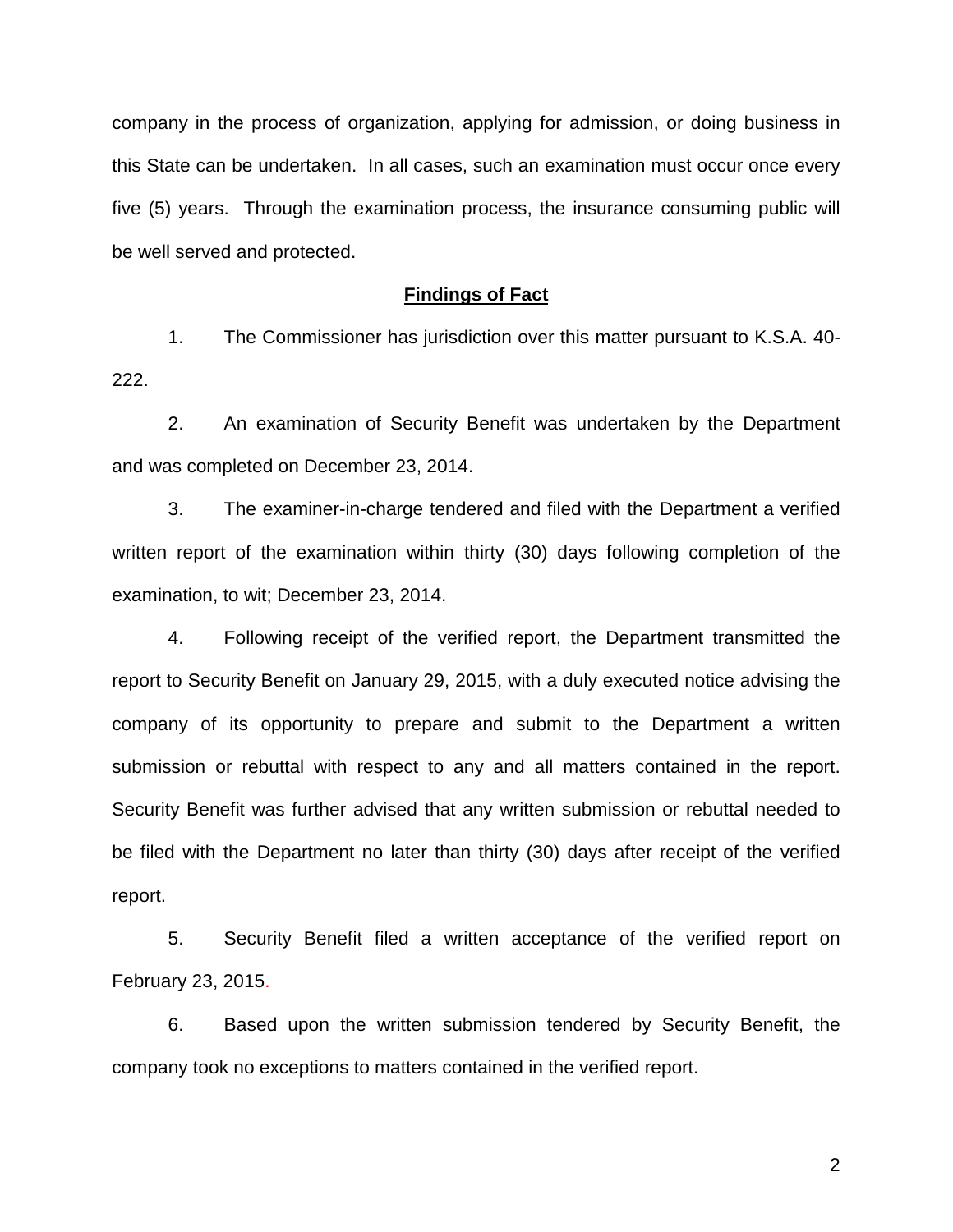7. Within thirty (30) days of the end of the time period allowed for written submission or rebuttal, the Commissioner fully reviewed the report, together with all written submissions and rebuttals provided by Security Benefit. The Commissioner further reviewed all relevant workpapers.

8. No other written submissions or rebuttals were submitted by Security Benefit.

### **Conclusion of Law**

9. K.S.A. 40-222(k)(2) provides:

Within 30 days of the end of the period allowed for the receipt of written submissions or rebuttals, the commissioner shall fully consider and review the report, together with any written submissions or rebuttals and any relevant portions of the examiners workpapers and enter an order:

- (A) Adopting the examination report as filed or with modification or corrections. If the examination report reveals that the company is operating in violation of any law, regulation or prior order of the commissioner, the commissioner may order the company to take any action the commissioner considers necessary and appropriate to cure such violations; or
- (B) rejecting the examination report with directions to the examiners to reopen the examination for purposes of obtaining additional data, documentation or information, and refiling pursuant to subsection (k); or
- (C) call and conduct a fact-finding hearing in accordance with K.S.A. 40-281 and amendments thereto for purposes of obtaining additional documentation, data, information and testimony.

10. Based upon the stated Policy Reasons and the Findings of Fact enumerated in paragraphs #1 through #8 above, the financial condition examination report as of December 31, 2013 of Security Benefit should be adopted.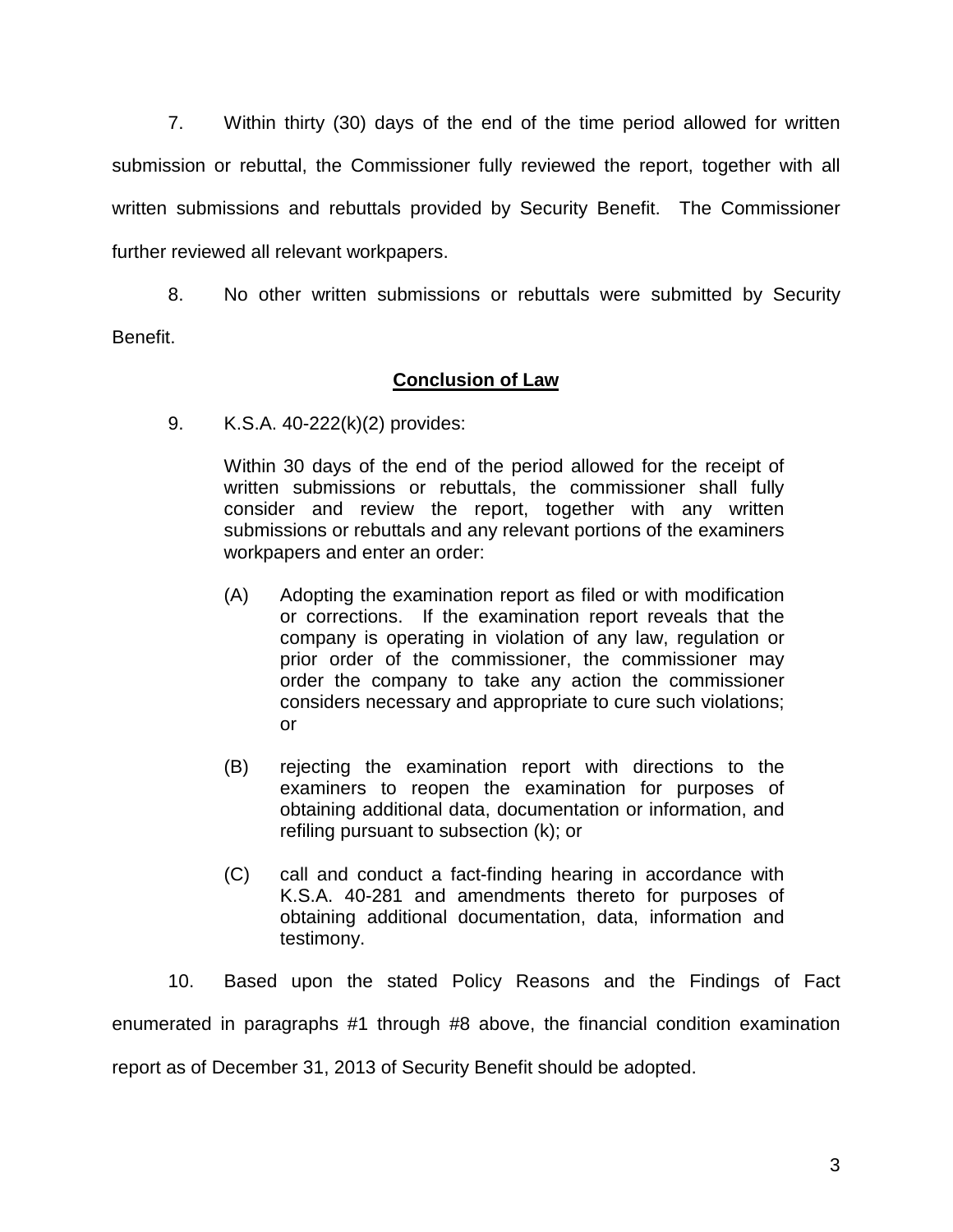# **THEREFORE, BY AGREEMENT OF THE PARTIES, THE COMMISSIONER OF INSURANCE ORDERS THAT:**

1. The financial condition examination report as of December 31, 2013 of Security Benefit Life Insurance Company is hereby adopted.

2. The Commissioner of Insurance retains jurisdiction over this matter to issue any and all further Orders deemed appropriate or to take such further action necessary to dispose of this matter.

**IT IS SO ORDERED THIS \_\_9th\_\_ DAY OF \_\_\_\_March\_\_\_\_, 2015 IN THE CITY OF TOPEKA, COUNTY OF SHAWNEE, STATE OF KANSAS.**



\_/s/ Ken Selzer\_\_\_\_\_\_\_\_\_\_\_\_\_\_\_\_\_\_\_\_ Ken Selzer, CPA Commissioner of Insurance

BY:

\_/s/ Diane Minear\_\_\_\_\_\_\_\_\_\_\_\_\_\_\_\_\_\_ Diane Minear Interim General Counsel

## **Security Benefit Life Insurance Company**

BY:

| _/s/ Doug Wolff_ |  |
|------------------|--|
| Doug Wolff       |  |
| President        |  |